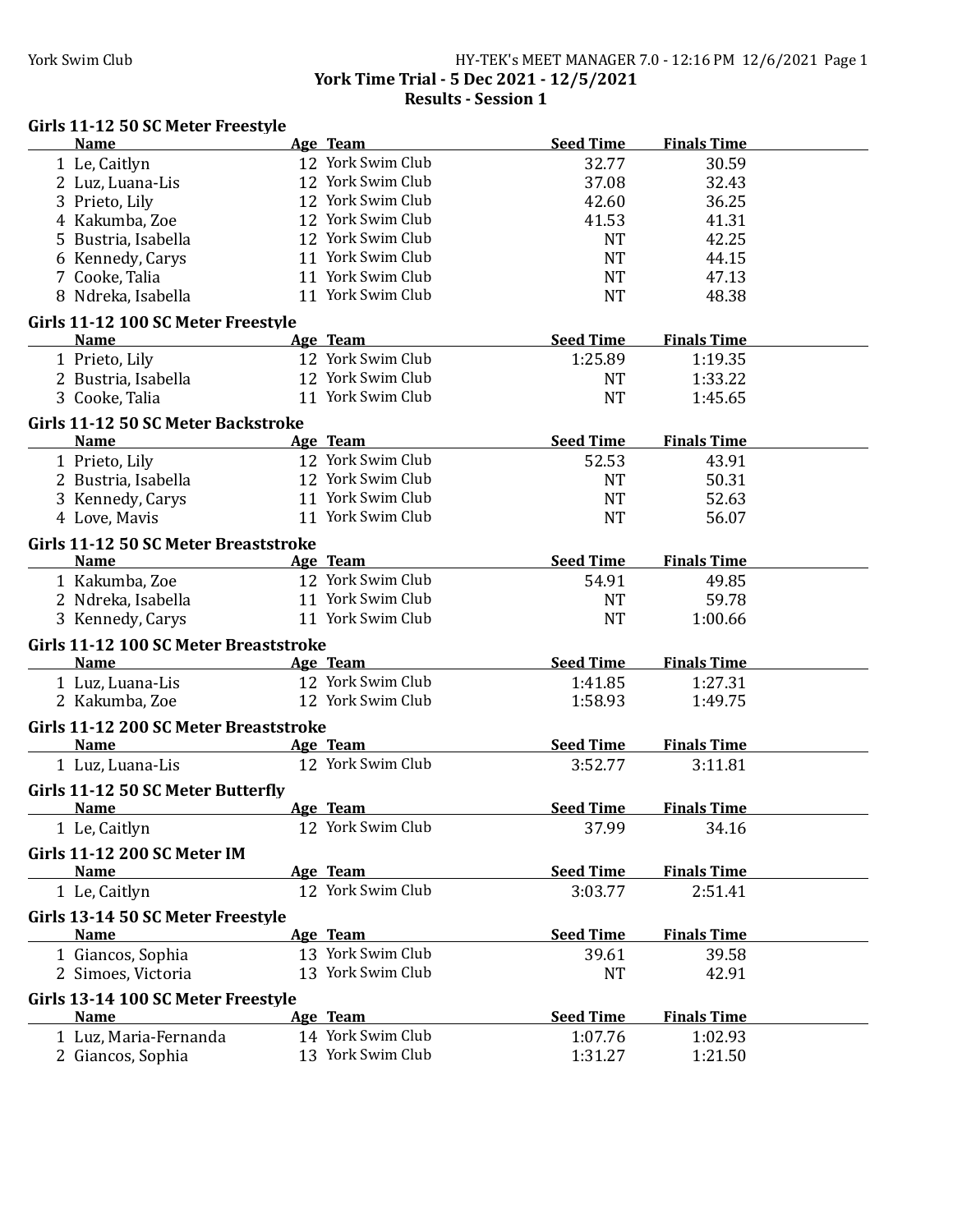# York Swim Club HY-TEK's MEET MANAGER 7.0 - 12:16 PM 12/6/2021 Page 2

**York Time Trial - 5 Dec 2021 - 12/5/2021 Results - Session 1**

| (Girls 13-14 100 SC Meter Freestyle)<br><b>Name</b><br><b>Example 2</b> Age Team |                   | <b>Seed Time</b> | <b>Finals Time</b> |  |
|----------------------------------------------------------------------------------|-------------------|------------------|--------------------|--|
| 3 Perketa, Mia                                                                   | 13 York Swim Club | 1:29.97          | 1:27.44            |  |
| Girls 13-14 50 SC Meter Backstroke                                               |                   |                  |                    |  |
| <b>Name</b>                                                                      | Age Team          | <b>Seed Time</b> | <b>Finals Time</b> |  |
| 1 Perketa, Mia                                                                   | 13 York Swim Club | 48.72            | 48.56              |  |
| 2 Simoes, Victoria                                                               | 13 York Swim Club | <b>NT</b>        | 58.60              |  |
| Girls 13-14 100 SC Meter Backstroke                                              |                   |                  |                    |  |
| <b>Name</b>                                                                      | Age Team          | <b>Seed Time</b> | <b>Finals Time</b> |  |
| 1 Giancos, Sophia                                                                | 13 York Swim Club | <b>NT</b>        | 1:38.09            |  |
|                                                                                  |                   |                  |                    |  |
| Girls 13-14 50 SC Meter Breaststroke                                             |                   |                  |                    |  |
| <b>Name</b>                                                                      | Age Team          | <b>Seed Time</b> | <b>Finals Time</b> |  |
| 1 Perketa, Mia                                                                   | 13 York Swim Club | 58.07            | 53.62              |  |
| 2 Simoes, Victoria                                                               | 13 York Swim Club | <b>NT</b>        | 57.79              |  |
| Girls 13-14 100 SC Meter Butterfly                                               |                   |                  |                    |  |
| <b>Name</b>                                                                      | Age Team          | <b>Seed Time</b> | <b>Finals Time</b> |  |
| 1 Luz, Maria-Fernanda                                                            | 14 York Swim Club | 1:15.99          | 1:11.25            |  |
| <b>Girls 13-14 200 SC Meter IM</b>                                               |                   |                  |                    |  |
| <b>Name</b>                                                                      | Age Team          | <b>Seed Time</b> | <b>Finals Time</b> |  |
| 1 Luz, Maria-Fernanda                                                            | 14 York Swim Club | 2:40.65          | 2:37.88            |  |
|                                                                                  |                   |                  |                    |  |
| Girls 15 & Over 50 SC Meter Freestyle                                            |                   |                  |                    |  |
| <b>Name</b>                                                                      | Age Team          | <b>Seed Time</b> | <b>Finals Time</b> |  |
| 1 Duck, Julia                                                                    | 17 York Swim Club | 27.34            | 28.07              |  |
| 2 Ciaravino, Angelica                                                            | 17 York Swim Club | 31.60            | 31.47              |  |
| 3 Ho, Odessa                                                                     | 16 York Swim Club | 29.74            | 32.35              |  |
| 4 Yakubov, Evelyn                                                                | 17 York Swim Club | 31.73            | 32.50              |  |
| 5 Ghanekar, Vedavati                                                             | 18 York Swim Club | 31.82            | 33.62              |  |
| 6 Cook, Sasha                                                                    | 15 York Swim Club | 36.65            | 35.22              |  |
| 7 Perez-Fiszter, Sofia                                                           | 16 York Swim Club | <b>NT</b>        | 47.75              |  |
| Girls 15 & Over 100 SC Meter Freestyle                                           |                   |                  |                    |  |
| <b>Name</b>                                                                      | Age Team          | <b>Seed Time</b> | <b>Finals Time</b> |  |
| 1 Duck, Julia                                                                    | 17 York Swim Club | 59.05            | 1:00.12            |  |
| 2 Yakubov, Evelyn                                                                | 17 York Swim Club | 1:07.84          | 1:07.69            |  |
| 3 Ho, Odessa                                                                     | 16 York Swim Club | 1:05.62          | 1:09.81            |  |
| 4 Ghanekar, Vedavati                                                             | 18 York Swim Club | 1:10.22          | 1:14.28            |  |
| 5 Perez-Fiszter, Sofia                                                           | 16 York Swim Club | <b>NT</b>        | 1:44.78            |  |
| Women 15 & Over 200 SC Meter Freestyle                                           |                   |                  |                    |  |
| <b>Name</b>                                                                      | Age Team          | <b>Seed Time</b> | <b>Finals Time</b> |  |
| 1 Yakubov, Evelyn                                                                | 17 York Swim Club | 2:23.89          | 2:29.56            |  |
|                                                                                  |                   |                  |                    |  |
| Women 15 & Over 50 SC Meter Backstroke                                           |                   |                  |                    |  |
| <b>Name</b>                                                                      | Age Team          | <b>Seed Time</b> | <b>Finals Time</b> |  |
| 1 Sansonetti, Germana                                                            | 17 York Swim Club | 31.97            | 33.25              |  |
| 2 Perez-Fiszter, Sofia                                                           | 16 York Swim Club | <b>NT</b>        | 52.57              |  |
| Women 15 & Over 100 SC Meter Backstroke                                          |                   |                  |                    |  |
| <b>Name</b>                                                                      | Age Team          | <b>Seed Time</b> | <b>Finals Time</b> |  |
| 1 Sansonetti, Germana                                                            | 17 York Swim Club | 1:09.07          | 1:11.94            |  |
| 2 Ho, Odessa                                                                     | 16 York Swim Club | 1:17.28          | 1:22.06            |  |
|                                                                                  |                   |                  |                    |  |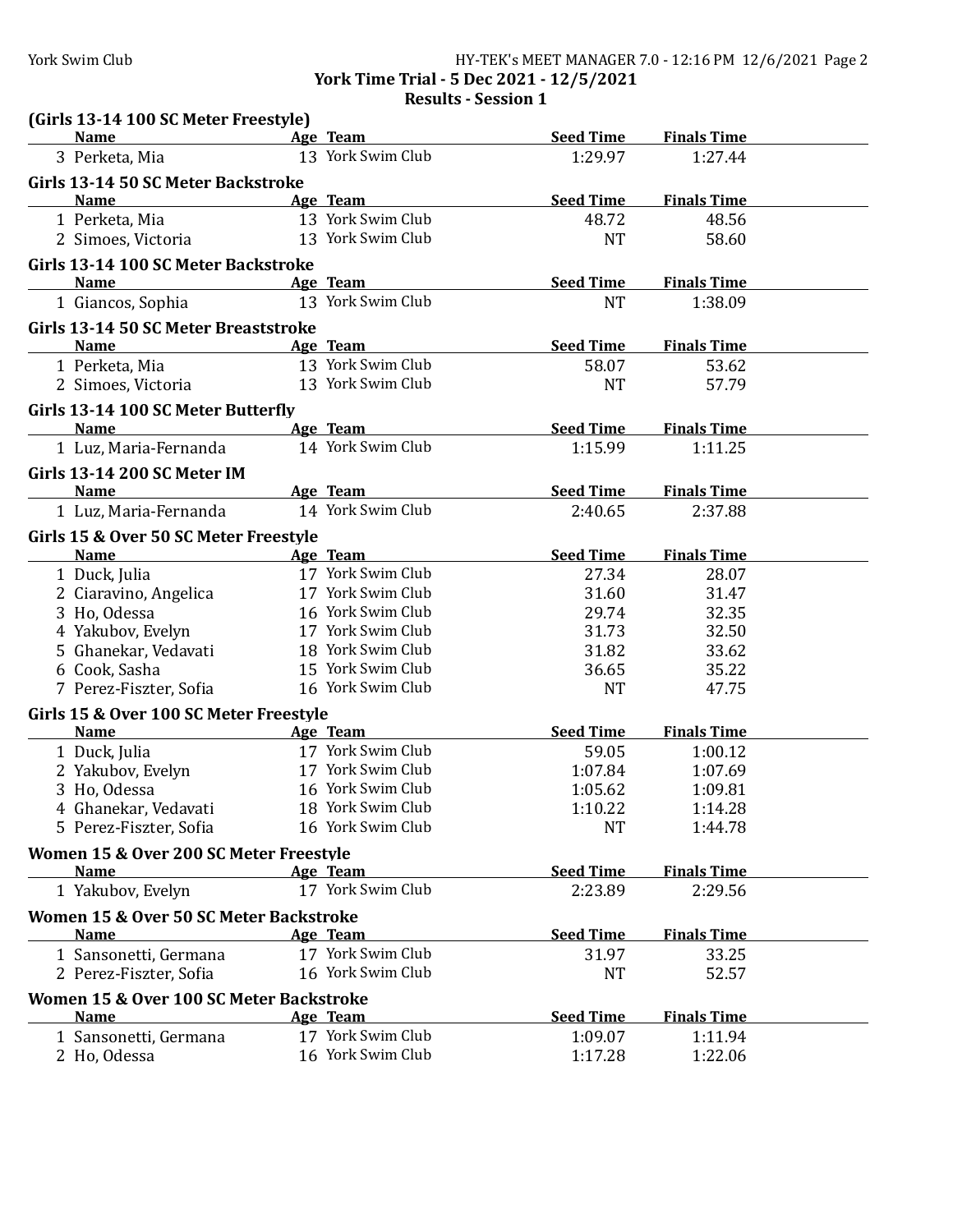**York Time Trial - 5 Dec 2021 - 12/5/2021**

**Results - Session 1**

| (Women 15 & Over 100 SC Meter Backstroke)<br><b>Name</b><br><b>Example 2</b> Age Team |                                                | Seed Time                   | <b>Finals Time</b> |  |
|---------------------------------------------------------------------------------------|------------------------------------------------|-----------------------------|--------------------|--|
| 3 Narciso, Maya                                                                       | 17 York Swim Club                              | 1:21.14                     | 1:26.50            |  |
| Girls 15 & Over 200 SC Meter Backstroke                                               |                                                |                             |                    |  |
| Name                                                                                  | Age Team                                       | <b>Seed Time</b>            | <b>Finals Time</b> |  |
| 1 Sansonetti, Germana                                                                 | 17 York Swim Club                              | 2:27.77                     | 2:39.00            |  |
|                                                                                       |                                                |                             |                    |  |
| Girls 15 & Over 50 SC Meter Breaststroke                                              |                                                |                             |                    |  |
| <b>Name</b>                                                                           | Age Team                                       | Seed Time                   | <b>Finals Time</b> |  |
| 1 Narciso, Maya                                                                       | 17 York Swim Club<br>15 York Swim Club         | 39.14                       | 39.90              |  |
| 2 Cook, Sasha                                                                         | 18 York Swim Club                              | 43.91<br>41.21              | 42.50<br>44.37     |  |
| 3 Ghanekar, Vedavati                                                                  |                                                |                             |                    |  |
| Girls 15 & Over 100 SC Meter Breaststroke                                             |                                                |                             |                    |  |
| <b>Name</b>                                                                           | Age Team                                       | <b>Seed Time</b>            | <b>Finals Time</b> |  |
| 1 Ciaravino, Angelica                                                                 | 17 York Swim Club                              | 1:24.84                     | 1:22.66            |  |
| 2 Narciso, Maya                                                                       | 17 York Swim Club                              | 1:22.58                     | 1:27.40            |  |
| 3 Cook, Sasha                                                                         | 15 York Swim Club                              | 1:33.12                     | 1:31.03            |  |
| Girls 15 & Over 200 SC Meter Breaststroke                                             |                                                |                             |                    |  |
| <b>Example 2</b> Age Team<br><b>Name</b>                                              |                                                | Seed Time                   | <b>Finals Time</b> |  |
| 1 Ciaravino, Angelica                                                                 | 17 York Swim Club                              | 3:04.62                     | 3:02.97            |  |
| Women 15 & Over 200 SC Meter IM                                                       |                                                |                             |                    |  |
| <b>Name</b>                                                                           | <b>Example 2</b> Age Team                      | <b>Seed Time</b>            | <b>Finals Time</b> |  |
| 1 Duck, Julia                                                                         | 17 York Swim Club                              | 2:27.61                     | 2:34.87            |  |
| Boys 10 & Under 50 SC Meter Freestyle                                                 |                                                |                             |                    |  |
| Name Age Team                                                                         |                                                | <b>Seed Time</b>            | <b>Finals Time</b> |  |
| 1 Luz, Kauan                                                                          | 9 York Swim Club                               | <b>NT</b>                   | 46.97              |  |
|                                                                                       |                                                |                             |                    |  |
| Boys 10 & Under 100 SC Meter Freestyle                                                |                                                |                             |                    |  |
| <b>Name</b>                                                                           | <b>Example 2</b> Age Team<br>10 York Swim Club | <b>Seed Time</b><br>1:38.94 | <b>Finals Time</b> |  |
| 1 Hurtado Diaz, Alex                                                                  |                                                |                             | 1:30.50            |  |
| Boys 10 & Under 100 SC Meter Backstroke                                               |                                                |                             |                    |  |
| <b>Name</b>                                                                           | Age Team                                       | <b>Seed Time</b>            | <b>Finals Time</b> |  |
| 1 Hurtado Diaz, Alex                                                                  | 10 York Swim Club                              | 2:01.49                     | 1:52.25            |  |
| <b>Boys 10 &amp; Under 50 SC Meter Breaststroke</b>                                   |                                                |                             |                    |  |
| <b>Name</b>                                                                           | <b>Example 2</b> Age Team                      | Seed Time                   | <b>Finals Time</b> |  |
| 1 Hurtado Diaz, Alex 10 York Swim Club                                                |                                                | 1:03.55                     | 57.65              |  |
| 2 Luz, Kauan                                                                          | 9 York Swim Club                               | <b>NT</b>                   | 1:00.53            |  |
| <b>Boys 11-12 50 SC Meter Freestyle</b>                                               |                                                |                             |                    |  |
| <b>Name</b>                                                                           | Age Team                                       | <b>Seed Time</b>            | <b>Finals Time</b> |  |
| 1 Lee, Jayden M                                                                       | 12 York Swim Club                              | 40.15                       | 38.62              |  |
| 2 Bohren, Theo                                                                        | 11 York Swim Club                              | <b>NT</b>                   | 46.25              |  |
| 3 Siemiatycki, Oliver                                                                 | 11 York Swim Club                              | NT                          | 47.28              |  |
| <b>Boys 11-12 50 SC Meter Backstroke</b>                                              |                                                |                             |                    |  |
| <b>Name</b>                                                                           | Age Team                                       | <b>Seed Time</b>            | <b>Finals Time</b> |  |
| 1 Siemiatycki, Oliver                                                                 | 11 York Swim Club                              | <b>NT</b>                   | 57.69              |  |
|                                                                                       |                                                |                             |                    |  |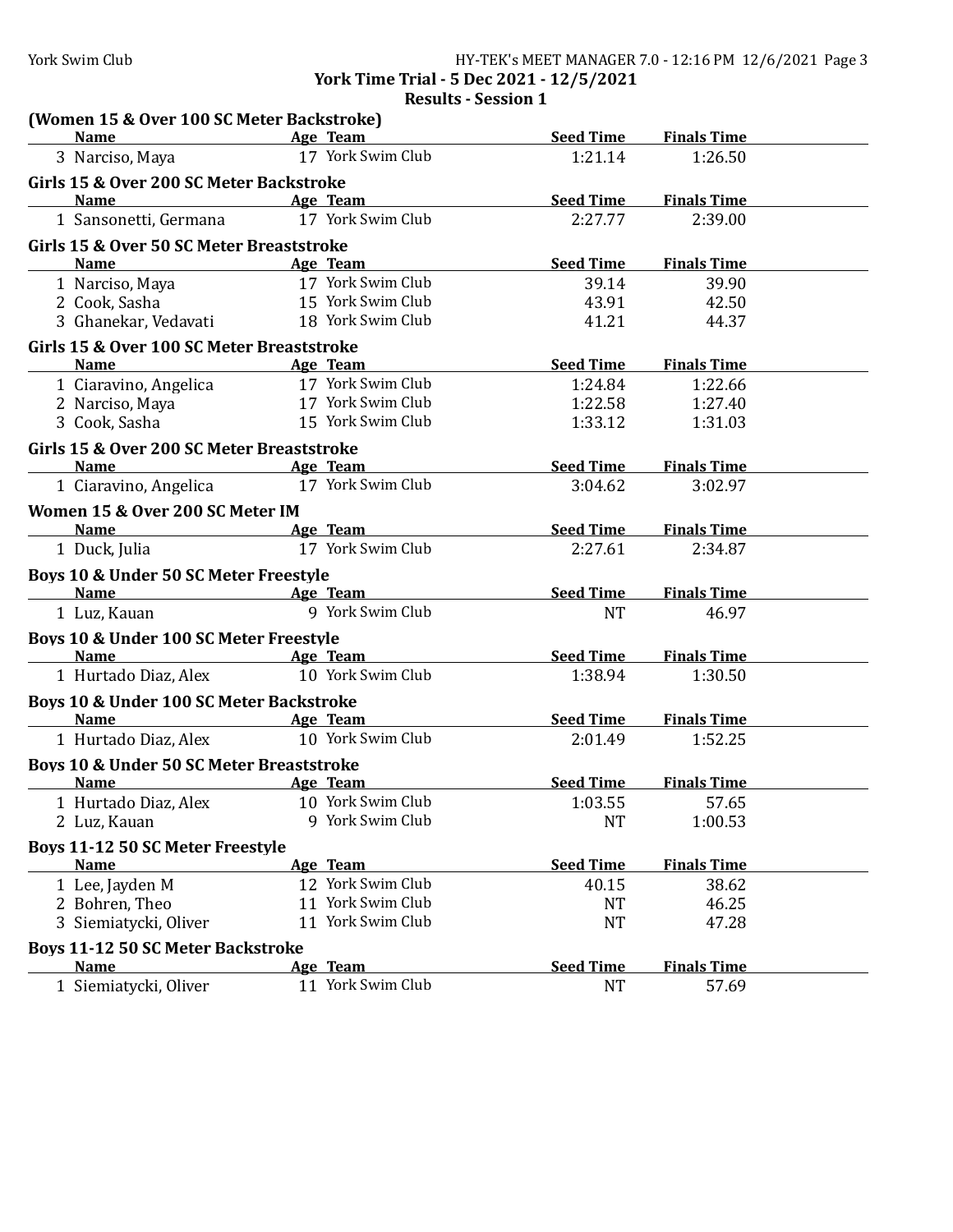### York Swim Club HY-TEK's MEET MANAGER 7.0 - 12:16 PM 12/6/2021 Page 4 **York Time Trial - 5 Dec 2021 - 12/5/2021 Results - Session 1**

| <b>Boys 11-12 50 SC Meter Breaststroke</b>  |                               |                  |                    |  |
|---------------------------------------------|-------------------------------|------------------|--------------------|--|
| <b>Name</b>                                 | Age Team                      | <b>Seed Time</b> | <b>Finals Time</b> |  |
| 1 Lee, Jayden M                             | 12 York Swim Club             | 55.88            | 53.78              |  |
| 2 Siemiatycki, Oliver                       | 11 York Swim Club             | <b>NT</b>        | 59.37              |  |
| <b>Boys 11-12 100 SC Meter Breaststroke</b> |                               |                  |                    |  |
| <b>Name</b>                                 | Age Team                      | <b>Seed Time</b> | <b>Finals Time</b> |  |
| 1 Lee, Jayden M                             | 12 York Swim Club             | 1:59.23          | 1:53.59            |  |
| <b>Boys 13-14 50 SC Meter Freestyle</b>     |                               |                  |                    |  |
| <b>Name</b>                                 | Age Team                      | <b>Seed Time</b> | <b>Finals Time</b> |  |
| 1 Camilleri, Adrian                         | 14 York Swim Club             | 33.78            | 28.62              |  |
| 2 Gencarelli, Christian                     | 13 York Swim Club             | 43.99            | 38.91              |  |
| 3 Castro Mesquita, Mauricio                 | 13 York Swim Club             | <b>NT</b>        | 44.10              |  |
| 4 Ho, Brandon                               | 14 York Swim Club             | 46.06            | 44.69              |  |
| 5 Pham, MK                                  | 14 York Swim Club             | <b>NT</b>        | 45.35              |  |
| Boys 13-14 100 SC Meter Freestyle           |                               |                  |                    |  |
| <b>Name</b>                                 | Age Team                      | <b>Seed Time</b> | <b>Finals Time</b> |  |
| 1 Camilleri, Adrian                         | 14 York Swim Club             | 1:15.45          | 1:01.94            |  |
| 2 Pearce, Connor                            | 14 York Swim Club             | 1:10.46          | 1:02.53            |  |
| 3 Luu, Jayden                               | 14 York Swim Club             | 1:10.62          | 1:03.22            |  |
| 4 Castro Mesquita, Mauricio                 | 13 York Swim Club             | <b>NT</b>        | 1:26.37            |  |
| 5 Ho, Brandon                               | 14 York Swim Club             | 1:46.69          | 1:37.22            |  |
|                                             |                               |                  |                    |  |
| Boys 13-14 200 SC Meter Freestyle           |                               |                  |                    |  |
| <b>Name</b>                                 | Age Team<br>14 York Swim Club | <b>Seed Time</b> | <b>Finals Time</b> |  |
| 1 Camilleri, Adrian                         |                               | 2:47.88          | 2:22.13            |  |
| <b>Boys 13-14 50 SC Meter Backstroke</b>    |                               |                  |                    |  |
| <b>Name</b>                                 | Age Team                      | <b>Seed Time</b> | <b>Finals Time</b> |  |
| 1 Pham, MK                                  | 14 York Swim Club             | <b>NT</b>        | 54.62              |  |
| <b>Boys 13-14 100 SC Meter Backstroke</b>   |                               |                  |                    |  |
| <b>Name</b><br><b>Example 2</b> Age Team    |                               | <b>Seed Time</b> | <b>Finals Time</b> |  |
| 1 Pearce, Connor                            | 14 York Swim Club             | 1:22.08          | 1:10.94            |  |
| <b>Boys 13-14 50 SC Meter Breaststroke</b>  |                               |                  |                    |  |
| <b>Name</b>                                 | Age Team                      | <b>Seed Time</b> | <b>Finals Time</b> |  |
| 1 Gencarelli, Christian                     | 13 York Swim Club             | 54.63            | 50.56              |  |
| 2 Pham, MK                                  | 14 York Swim Club             | <b>NT</b>        | 55.59              |  |
| 3 Ho, Brandon                               | 14 York Swim Club             | 1:03.49          | 57.63              |  |
| 4 Castro Mesquita, Mauricio                 | 13 York Swim Club             | <b>NT</b>        | 1:02.25            |  |
|                                             |                               |                  |                    |  |
| <b>Bovs 13-14 100 SC Meter Breaststroke</b> |                               |                  |                    |  |
| <b>Name</b>                                 | Age Team                      | <b>Seed Time</b> | <b>Finals Time</b> |  |
| 1 Gencarelli, Christian                     | 13 York Swim Club             | 1:54.97          | 1:46.75            |  |
| <b>Boys 13-14 50 SC Meter Butterfly</b>     |                               |                  |                    |  |
| <b>Name</b>                                 | Age Team                      | <b>Seed Time</b> | <b>Finals Time</b> |  |
| 1 Pearce, Connor                            | 14 York Swim Club             | 37.60            | 31.62              |  |
| Boys 13-14 100 SC Meter Butterfly           |                               |                  |                    |  |
| <b>Name</b>                                 | Age Team                      | <b>Seed Time</b> | <b>Finals Time</b> |  |
| 1 Luu, Jayden                               | 14 York Swim Club             | 1:17.03          | 1:10.97            |  |